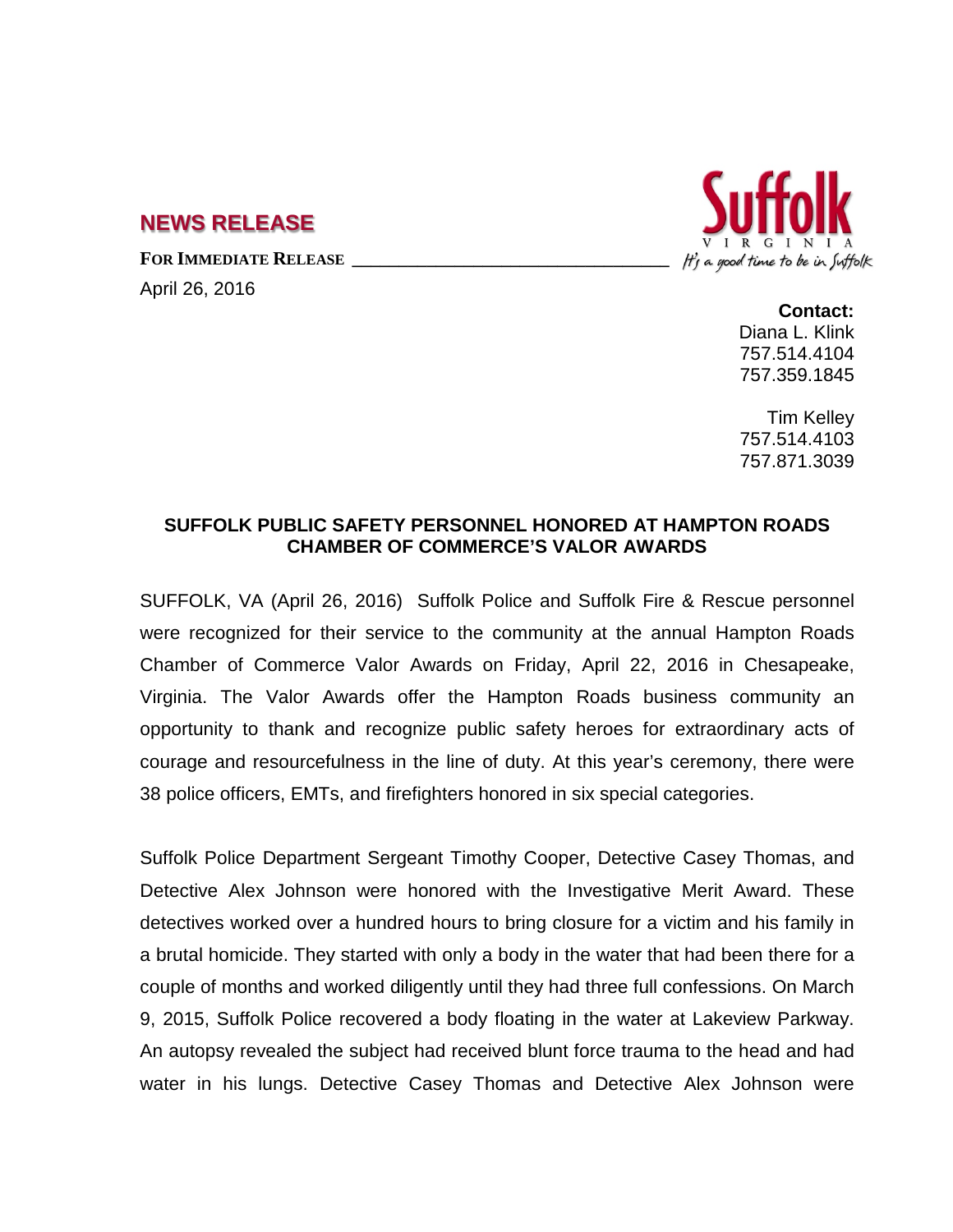assigned this as their first homicide case. Working under the leadership of Sergeant Timothy Cooper, they went out of their way to ensure that this case was solved. They identified one suspect who had fled to Wisconsin and located another suspect in Suffolk who they managed to get to implicate himself in murdering the victim. That suspect confirmed that one of the other people involved had fled to Wisconsin and that there was a third person involved. Detectives Thomas and Johnson were able to track down and obtain a full confession from the third suspect. They developed a phone relationship with the suspect in Wisconsin and obtained a full confession from that suspect after flying to Wisconsin and arranging a meeting at a Police Station.

Suffolk Police Department Detective Matthew Faubion, Detective Heather Linville, Detective Joyce Williams, and Intel Analyst Amanda Lopez also received an Investigative Merit Award. This team's dedicated, hard work led to the apprehension of an internet child predator and the safe return of a Suffolk teen. On August 17, 2015, a 14-year-old girl was reported missing by her mother. She left a note saying she was okay and loved her family. Instead of shuffling this to a back burner as a cold runaway case, Detective Matthew Faubion, Detective Heather Linville, Detective Joyce Williams and Intel Analyst Amanda Lopez spent hours scouring neighborhood computers, cell phone records, talking with family and friends and following up on tips to produce a lead in the case. Finally on September 23rd, the girl called her mother. Intel Analyst Lopez traced the call to a residence in Superior, Wisconsin. These Suffolk Investigators quickly learned Superior Police were investigating a man at that address for a juvenile missing under similar circumstances. The suspect convinced both girls he was a modeling scout and was able to get them to go home with him. Suffolk Investigators' information gave the Superior Police the edge they needed to obtain a search warrant and search the home. It was during that search that the girl from Suffolk was located. The suspect was arrested and charged with sexual assault and statutory rape in Wisconsin, with additional charges pending. This investigation is being adopted by the FBI Crimes Against Children Task Force and charges from additional victims are forthcoming.